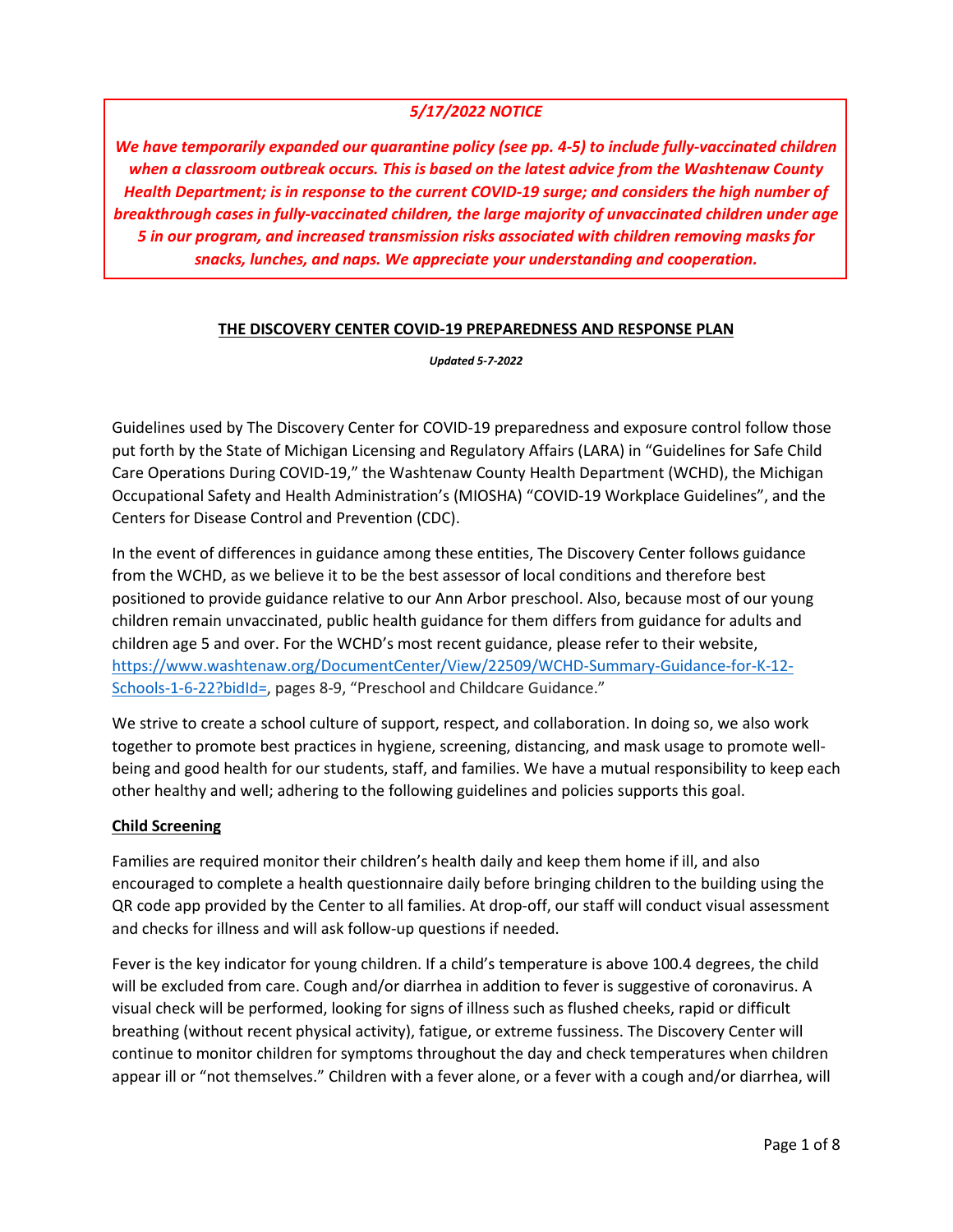be isolated from the group and their parents contacted for prompt pickup. Their parents should contact their primary care physician/medical provider.

Families must report any child's contact with anyone who has had a documented case of COVID-19. Families must quarantine any child who has been exposed to COVID-19. Families must isolate any child who has symptoms of and/or who has tested positive for COVID-19.

# **Drop-Off**

The Discovery Center asks that only one authorized adult accompany a child for drop-off and pick-up. See section, below, for details about picking children up at the end of the day. That person must adhere to all of our requirements, including items noted above and using hand sanitizer in the entry foyer/airlock for themselves and their children. Parents will take their children into their classrooms, complying with all guidance in this document, including minimizing time in the building. At this time, parents are not permitted to use observation areas in classroom offices and halls, nor will they be permitted to use our restroom facilities or linger at drop-off or pickup.

## **Pick-Up**

Pick-up is to occur at the classroom, provided that parents comply with all of the following protocols:

- Agree not to enter the building if you have any symptoms associated with COVID-19 or if you have had an exposure to someone who has tested positive for COVID-19, and
- Use the hand sanitizer at the entry foyer/airlock, and
- Wear a mask at all times when inside the building, and
- Comply with our one-parent rules for entering the building to drop off and pick up children, and
- Minimize time in the building, with a maximum time inside of 15 minutes, and
- Keep a 6' distance from others while both inside and outside the building, and
- Avoid using restrooms and the office or hallway observation areas.

Communication about the child's day will be relayed at pickup. Ongoing communications between parents and teachers can also be maintained through the smart phone classroom Dojo app and other written communication.

### **Staff Screening**

All staff must conduct checks on their own health for COVID-19 symptoms before they enter the building each day. Symptoms of illness, including cough, shortness of breath, difficulty breathing, change in smell or taste, and/or diarrhea, are indicators that staff should not enter the building, staying home instead and seeking medical attention, including COVID testing, where needed. In case of a positive COVID-19 test, staff must isolate in accordance with WCHD's current guidance. Staff must report contact with anyone outside of work who has had a documented case of COVID-19, and they must selfquarantine in accordance with WCHD's current guidance if they have been exposed to COVID-19.

### **Hygiene and Sanitizing**

- Regular handwashing is required with soap and water for a minimum of 20 seconds for staff and children.
- Center staff will regularly disinfect all surfaces, toys, play equipment after each use, and they will employ safe practices for use recommended by LARA.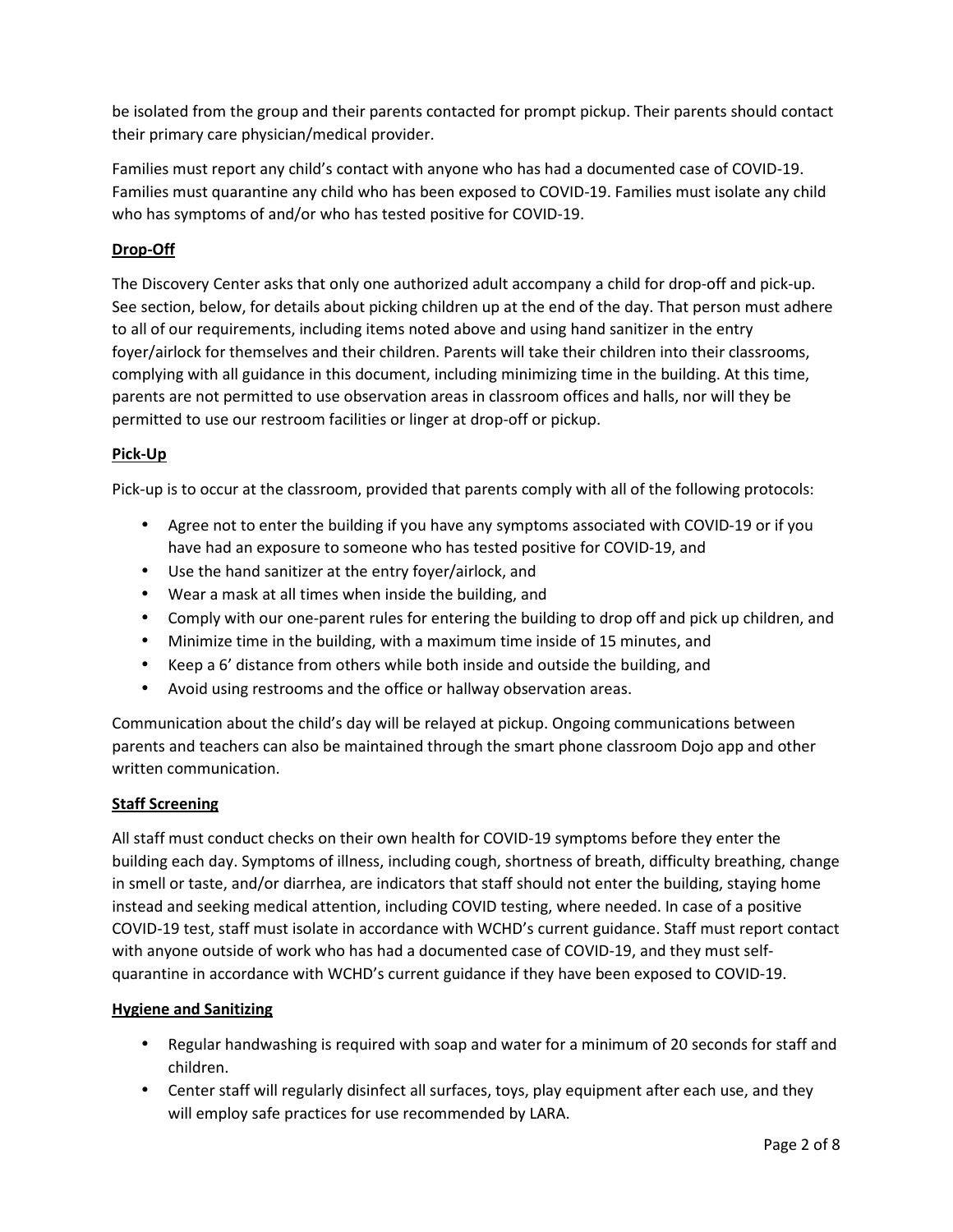- Staff must wear gloves in a manner consistent with existing licensing rules (for example, gloves will be worn when handling contaminants, changing diapers, cleaning or when serving food). Staff members will wash hands before putting gloves on and immediately after gloves are removed. Gloves are not recommended for broader use.
- Hand sanitizer will be located in the entryway, lobby, and in all classroom and staff office areas.
- Blankets and sheets will be washed after each use, immediately following naptime.

#### **Social Distancing**

- Children will remain with their classroom group at all times. There will be no mixing of classrooms. This includes all school events, outdoor play, and use of the Rainbow Room (large motor room).
- There will be head-to-toe positioning of cots for naptime, with cots spread out away from each other to the maximum extent possible.
- Outdoor play will occur regularly throughout the day for fresh air and movement.

#### **Masks**

*Children.* In compliance with the recommendations and requirements contained in the Gathering Prohibition and Face Mask Order issued by the MDHHS (most recently updated on June 22, 2021), we require that all children who attend The Discovery Center wear disposable or cloth masks at all times while within the building except for naptimes and when eating snacks or meals. Children are exempted who are deaf, deafblind, or hard of hearing and whose ability to see the mouth is essential to communication. When outdoors, children are not required to wear masks unless parents have specified otherwise for at-risk individuals. Masks are to be provided by the family.

*Parents, vendors, and other necessary visitors.* Only necessary visits are permitted, including parents dropping off and picking up children, vendors delivering supplies, repair personnel needing access to interior equipment and spaces, and others. These visitors must avoid entering if they are unwell or have tested positive for COVID (even if asymptotic), apply hand sanitizer at the lobby entryway, wear masks at all times when in the facility, and maintain social distancing.

*Staff.* All staff must wear disposable or cloth masks at all times except as noted in the next sentence. Staff may remove their masks to eat with children during meal and snack times and, if necessary, during group and story time, as well as when supervising outdoor play. Where practical, use of plastic face shields (provided by the Center) is encouraged as an adjunct to (not a substitute for) masks. Employees may provide their own masks or request them of the Director from the supply maintained for operations.

#### **Items from Home**

- Items brought from home should be limited in number.
- Comfort items may be especially needed during this time of transition as they may reduce stress for children. To avoid these items coming into contact with multiple children, such items will be kept in the child's cubby except when needed, e.g., for use at naptime.
- Soft materials (blankets, soft comfort items) should be sent home for washing or washed daily at school.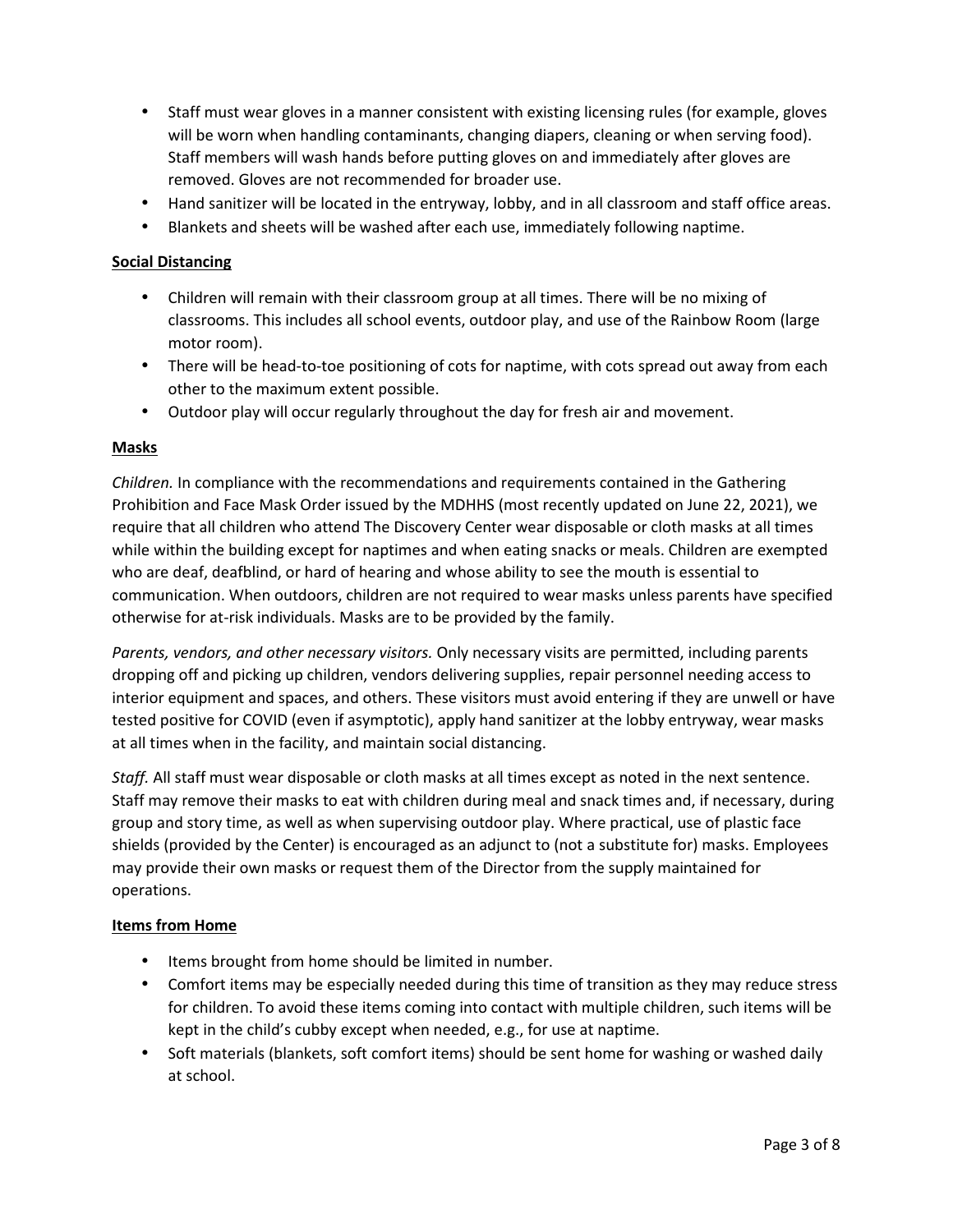## **Responding to Possible or Confirmed Cases of COVID-19**

- For children who show signs of illness, both COVID-19 and other, The Discovery Center will isolate the child in a safe location until the child can be picked up.
- If any staff begin to feel ill during the day, they must go home immediately.
- If a child, staff member, family member, or visitor becomes ill with COVID-19 (with or without symptoms), those individuals must report it immediately to The Discovery Center, which will contact the health department for next steps and its licensing consultant (where needed). Such notification will be made consistent with the confidentiality requirements of the Americans with Disabilities Act (ADA) and other applicable federal and state privacy law.
- Staff and families of children in care are required to report to The Discovery Center if they become symptomatic or receive positive COVID-19 test results, even if they experience no symptoms.
- If three (or more) individuals in a classroom are identified with a positive test for COVID-19, The Discovery Center will contact the WCHD for guidance. In addition, the classroom will be closed and cleaned, and children in that classroom who aren't fully vaccinated will be advised to quarantine (or isolate if they have tested positive for COVID) and to return only when they have met WCHD criteria for return.

The Discovery Center will report to the WCHD all demographic and other required information for COVID-19 cases.

### **Guidelines for Returning to School and Work**

*NOTE:* Because of the changing nature of public health guidelines, the timelines and intervals in this section may change with or without prior notice. The Discovery Center follows the advice of various public health agencies as noted on page 1. In the event of conflicting guidance from agencies or regulators, we will comply foremost with that from the WCHD and from LARA's guidelines for safe operations during COVID-19. Families are also encouraged to contact the WCHD to obtain detailed guidance specific to their circumstances and to review the contents of the WCHD link on page 1.

*Children.* The WCHD's guidance for quarantine, isolation, and classroom quarantine closure was updated as of March 17, 2022 and is reflected below.

- In the case of close contact exposure (at least 15 minutes in a 24-hour period) to a COVIDpositive individual and no symptoms and no positive test result, a fully-vaccinated child at least two weeks after the second dose is not required to quarantine, provided that the family has provided vaccination records to The Discovery Center for their child's health file.
- In the case of close contact exposure to a COVID-positive individual and no symptoms and whether or not the child has tested positive, an unvaccinated child must quarantine for 5 days following the last contact with the COVID-positive case (day 0), if symptom free, and may return on day 6 after receiving a negative rapid antigen test (home test OK) administered on the morning of day 6 before school and sent to classroom staff (cell phone photo OK). The negative test result indicates the child is no longer contagious. Upon return, the child must wear a wellfitting mask at all times after returning except when eating and napping.
- In the case of a vaccinated or unvaccinated child with COVID symptoms, the child must isolate for 5 days after the date of symptom onset (onset being day 0) and until the child has been fever-free (without fever-reducing medication) for at least 24 hours, and may return on day 6,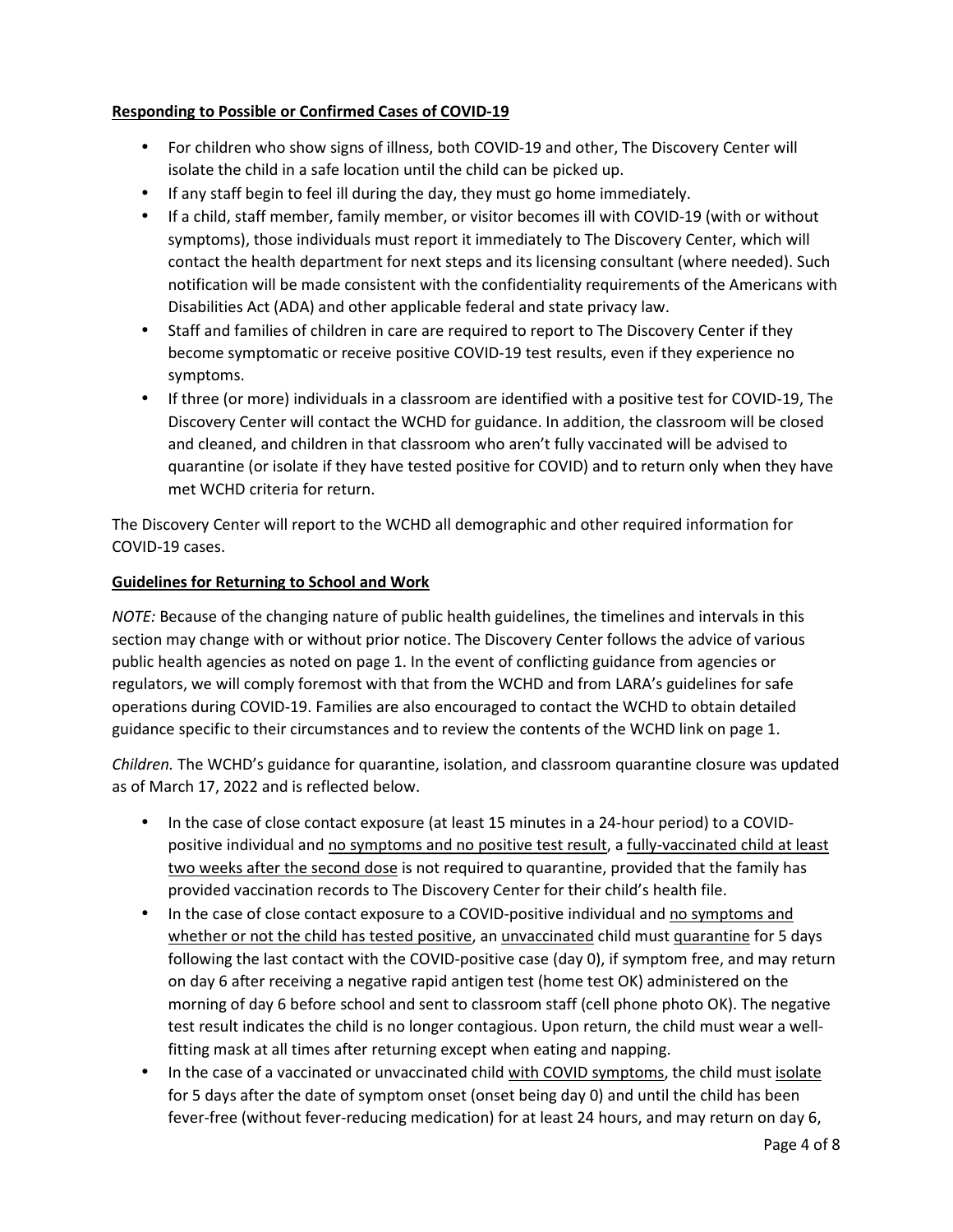after receiving a negative rapid antigen test (home test OK) administered on the morning of day 6 before school and sent to classroom staff (cell phone photo OK). If the day 6 rapid test result is positive, the child must stay home, and the family may administer another home test on day 7 and subsequent days if needed until a negative result is obtained, indicating the child is no longer contagious. Upon return, the child must wear a well-fitting mask at all times after returning except when eating and napping.

*Staff.* The WCHD's definition of "fully vaccinated" for adults has been updated to include booster shots and is incorporated in our policy effective March 17, 2022.

- In the case of close contact exposure to a COVID-positive individual (at least 15 minutes in a 24 hour period) with no symptoms and no positive test result, all staff members may continue to work, irrespective of vaccination status (vaccinated, vaccinated and boosted, or unvaccinated) provided they remain asymptomatic and do not test positive.
- In the case of a staff member experiencing COVID symptoms, getting a COVID test is required (either rapid antigen home test or a PCR test administered by a health care entity). If the test is positive, the staff member must isolate for 5 days following the last contact with the COVIDpositive case (day 0) and may return on day 6 after receiving a negative rapid antigen test (home test OK) administered on the morning of day 6 before school and sent to the director (cell phone photo OK). If the day 6 rapid test result is positive, the staff member must stay home, and may self-administer another home test on day 7 and subsequent days if needed until a negative result is obtained, indicating the staff member is no longer contagious. Upon return, the staff member must wear a well-fitting mask at all times.

*No quarantine for documented COVID-19 infections within the last 90 days.* Effective February 1, 2022, any staff member or child who has completed isolation in the previous 90 days following contracting COVID, and is symptom free, is not required to participate in a classroom quarantine, but rather is permitted to continue attending class. This exemption requires appropriate documentation that indicates that the date of a positive COVID test was 11 days before the 90-day period (where the positive test date is day 0 and the required 10-day isolation period runs from day 1 through day 10). The staff member or parent (for children) must provide a document from a healthcare entity (physician, drug store, drive-through COVID testing site, etc.) showing the person's name and date of the positive COVID test. For the well-being of our large population of unvaccinated children, we unfortunately will not be able to accept photos of at-home test kit results, nor will we be able to accept test result documents that do not show the name of the person along with test results and test date.

If a classroom must close for quarantine due to a COVID close contact, the 90-day exemption from classroom quarantine will only apply if the 90 days do not lapse during the classroom's quarantine. For example, if a classroom closes for a 10-day quarantine with February 1 being the first day of quarantine, a person who completed isolation on December 1 is permitted to continue attending class, because that person's 90-day window began 61 days prior. In another example, if a person in the classroom that started its quarantine on February 1 completed isolation on November 8 (so whose 90-day window began on November 9, 84 days prior), he or she would be included in the entire classroom quarantine period of February 1 through February 10, returning on the 11<sup>th</sup>.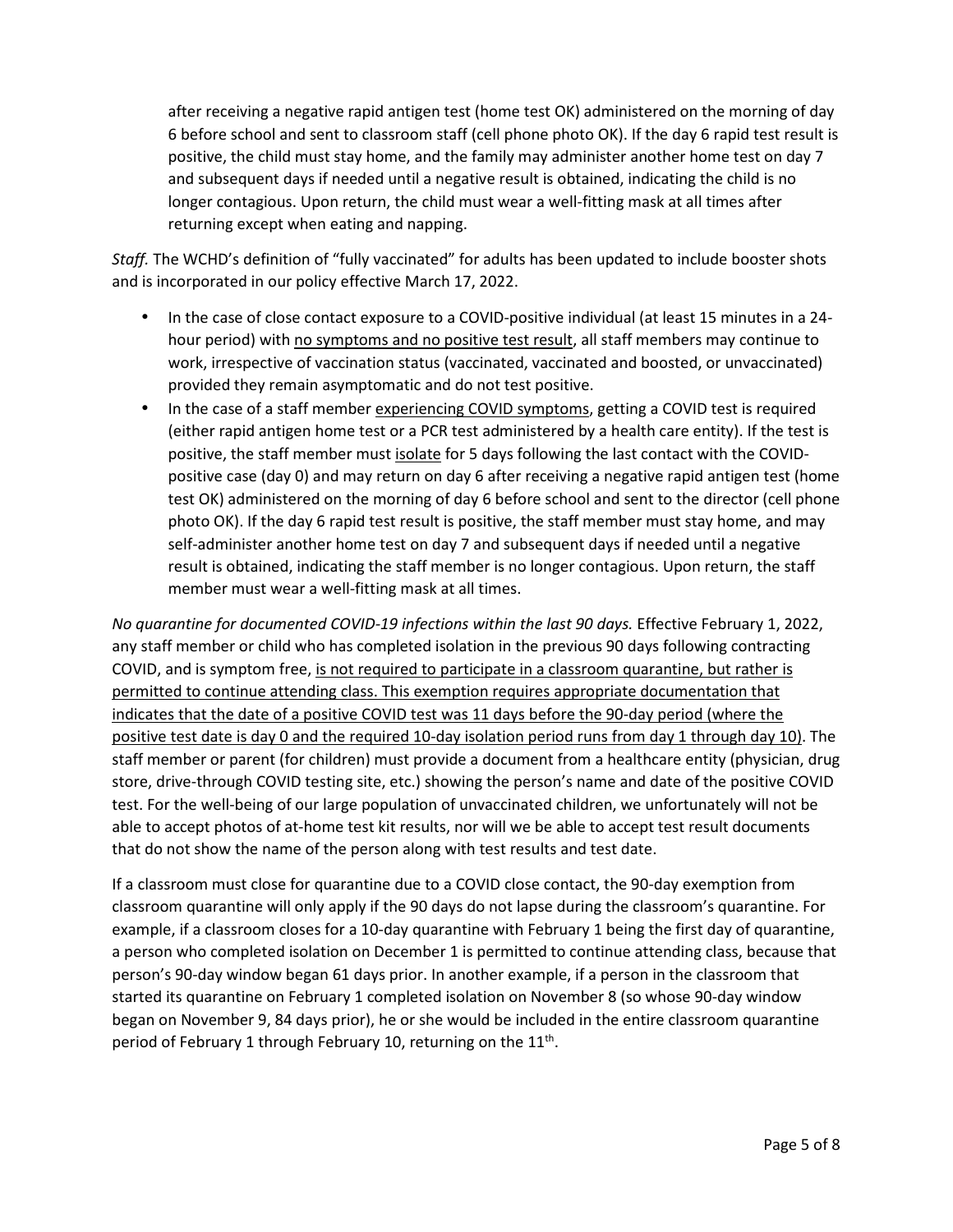The following timeline illustrates the relevant dates:



In summary, and as previously noted, quarantine or isolation (when needed) must comply with current WCHD guidance, starting the day after the last date of known exposure. Symptomatic individuals must follow the guidelines for return separately addressed for individuals who have tested positive for COVID-19, noting that guidelines now differ for adults vs. children.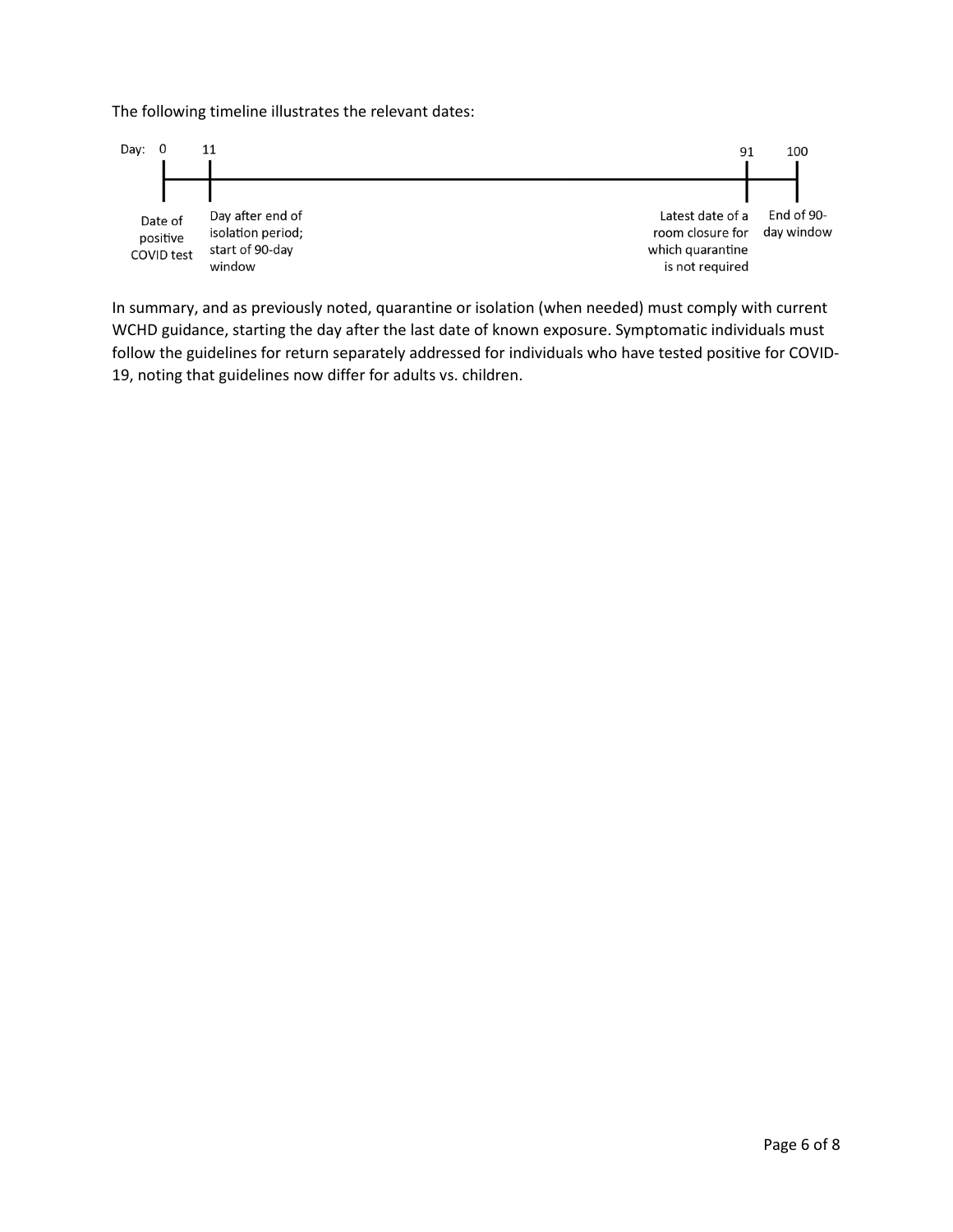## **Appendix A**

### **The Discovery Center Exposure Control Plan**

MIOSHA guidelines call for employers to prepare an exposure control plan. This exposure control plan for The Discovery Center addresses the following key elements, as identified by MIOSHA. Parenthetical citations to applicable elements in our Preparedness and Response Plan are included by reference in this exposure control plan.

### **Exposure Determination (See "Child Screening" and "Staff Screening".)**

- All individuals will be screened before entering the building.
- Children will be monitored for symptoms throughout the day, with temperature checks when children appear ill.

### **Engineering Controls**

- A Plexiglass panel at the front desk will separate the staff member working at the desk from individuals who approach the desk.
- All drinking fountains will be covered so they cannot be used.
- Windows will remain open whenever practicable to promote fresh air circulation.

# **Administrative Controls (See "Drop-Off", "Pick-Up", "Hygiene and Sanitizing", "Social Distancing", and "Items from Home".)**

- Child drop-off and pick-up procedures have been redesigned to maximize social distancing and limit the number of individuals entering the building.
- Class sizes and staffing will not exceed the level needed to properly care for the children in attendance.
- There will be no mixing of children from multiple classrooms.
- Tables and cots will be positioned to maximize social distancing.
- Outdoor play will occur regularly throughout the day for fresh air.
- Frequent handwashing will be enforced.
- Hand sanitizer will be available throughout the building, and its frequent use will be encouraged.
- Soft materials (blankets, sheets, comfort items from home, etc.) will be washed daily.

### **Hand Hygiene and Environmental Surface Disinfection (See "Hygiene and Sanitizing".)**

• Frequent hand washing and use of hand sanitizer will be required of both staff and children.

### **Personal Protective Equipment (See "Masks" and "Hygiene and Sanitizing".)**

- Staff and children will wear disposable (preferably KN95, N95, or surgical masks) or cloth masks at all times except when precluded by specific activities (such as during meals and naps). Staff are encouraged to wear plastic face shields (provided by the Center) where practical as an adjunct to (not substitute for) masks.
- Staff will wear gloves as required by existing licensing rules.